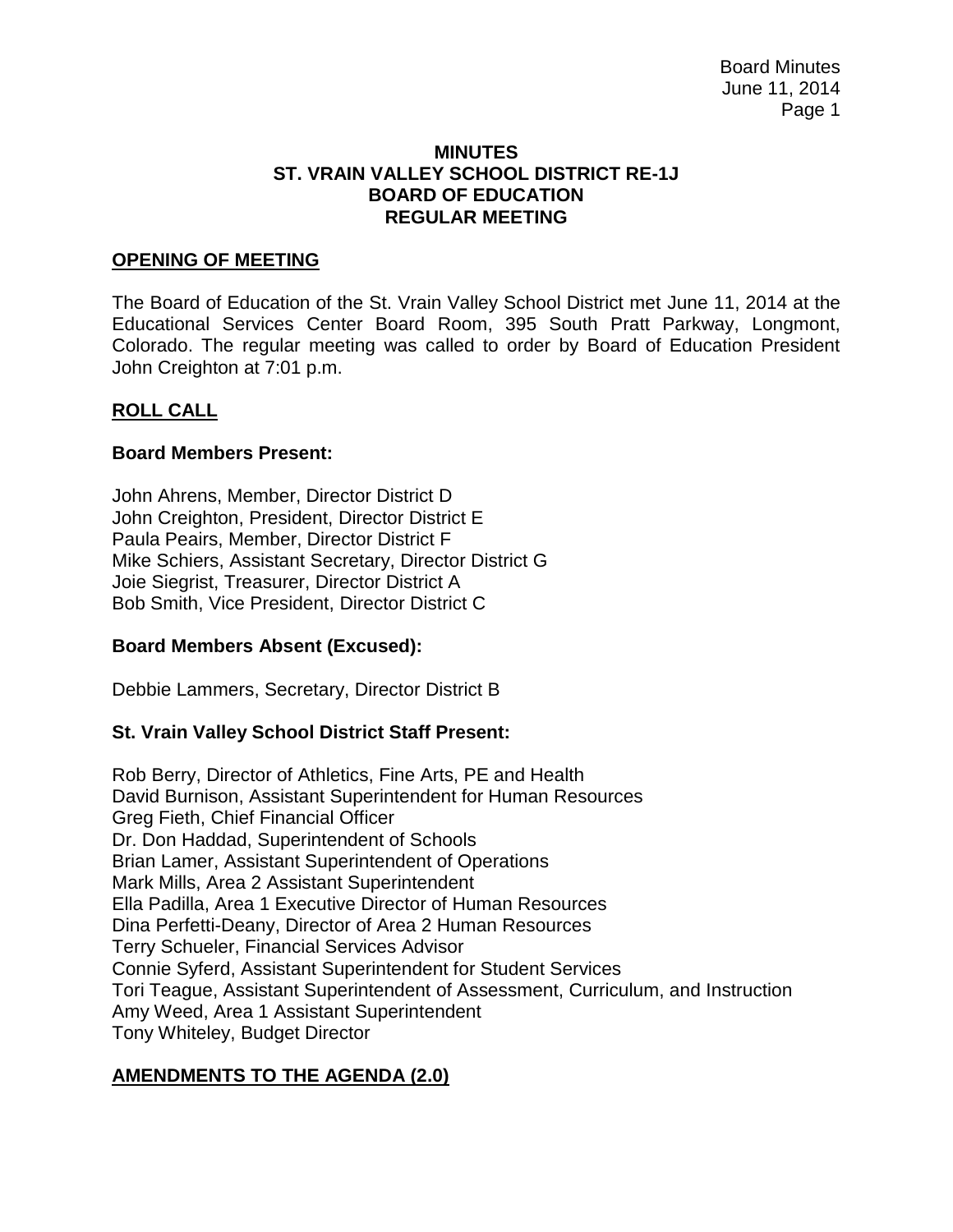The Agenda was accepted as presented.

## **AUDIENCE PARTICIPATION (3.0)**

Harold Dominguez, Longmont City Manager; Nick Wolfrum, City of Longmont Engineering Manager; and Dale Rademacher, Director of Public Works & Natural Resources, showed a presentation on the Storm Water Bond Ballot Question 2A. Harold thanked the Board, the Superintendent and the District administration for the rapid support to the City of Longmont during the flood.

## **BOARD RECOGNITIONS/PRESENTATIONS TO THE BOARD & BOARD COMMUNICATIONS/COMMENTS (4.0)**

## **Board Communications**

John Ahrens –

Meetings Attended/Comments:

- Attended Erie High School graduation.
- Attended interview at Channel 8 with Apple, Inc., Vice President of Education John Couch, Dr. Haddad and Michele Bourgeois.
- Attended Super STEM program at Innovation Academy.
- Attended Spark! Fun summer camp.
- Attended Sunset Middle Gifted/Talented summer program.
- Attended Camp iPad.
- Reported that Erie High School had the athlete of the year for the District.

#### John Creighton –

Meetings Attended/Comments:

- Attended Skyline High School graduation.
- Attended Mead High School graduation.
- Attended health care meetings.
- Thanks to all the District employees that helped at Sunrise Stampede.

#### Paula Peairs –

Meetings Attended/Comments:

- Attended Silver Creek High School graduation.
- Attended CBOCES graduation.
- Attended St. Vrain Global Online Academy graduation.
- Attended weekly Board Policy Review Committee Meetings.

#### Mike Schiers –

Meetings Attended/Comments:

- Attended Frederick High School graduation.
- Volunteered at Sunrise Stampede.

Joie Siegrist –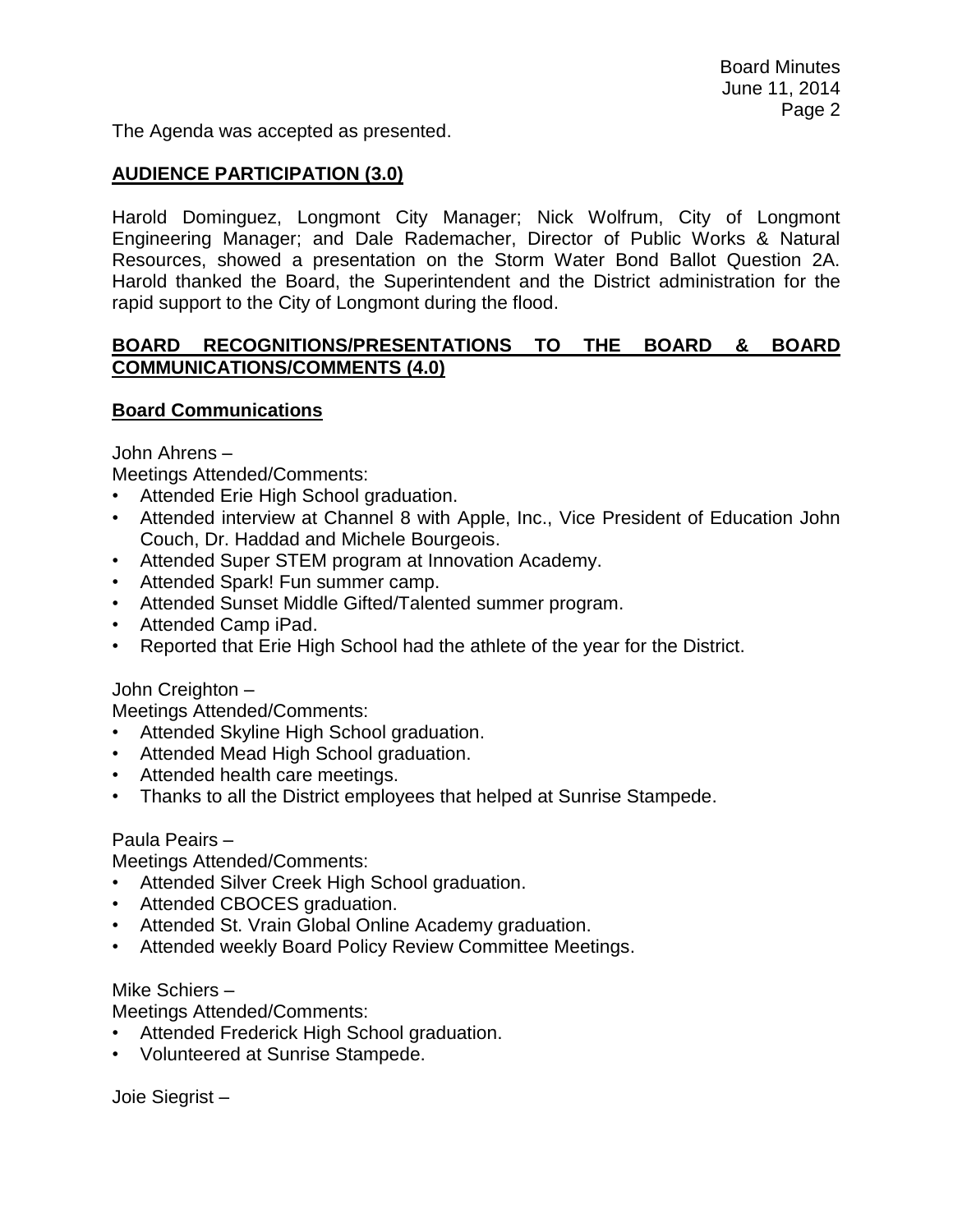Board Minutes June 11, 2014 Page 3

Meetings Attended/Comments:

- Attended Finance and Audit Committee Meeting.
- Attended Lyons Middle/Senior High graduation.
- Attended Life Skills ACE graduation.
- Attended Universal High School graduation.
- Attended Inn Between graduation.
- Attended weekly Board Policy Review Committee Meetings.

#### Bob Smith –

Meetings Attended/Comments:

- Attended Longmont High School graduation.
- Thanks to High Plains Bank for sponsoring the Sunrise Stampede.

# **SUPERINTENDENT'S REPORT (5.0)**

- Visited Camp iPad-pilot went well and exciting to watch the technology team in action.
- Visited Innovation Academy-program expands every year with many guests visiting.
- Interviewed Apple, Inc., Vice President of Education John Couch, and Michele Bourgeois, Project Manager for the District Learning Technology Plan, for the Education Today program on Channel 8. John has agreed to address our staff to talk about what education technology will look like in the next five to ten years.
- Visited with Henry Sobanet, Director of the Governor's Office of State Planning and Budgeting-talked about K-12 education funding and where it is headed. He has agreed to speak to the District's leadership team.
- Went to Washington, D.C., to present portions of the District Learning Technology Plan-they are developing a national framework for technology, and the District is hoping to be selected to return in October.
- Reported that another class of Leadership Longmont has graduated.
- Will be attending an awards dinner for District students that have been awarded a Daniels Scholarship.
- Compliments to Brian Lamer and his team on the work being done at several schools during the summer.

## **REPORTS (6.0)**

# **Public Hearing of the Superintendent's Proposed Budget-All Funds for Fiscal Year 2015 (6.1)**

The Proposed Fiscal Year 2015 Budget was introduced to the Board of Education on May 28, 2014. Greg Fieth, Chief Financial Officer, presented a brief overview of the Proposed Fiscal Year 2015 Budget and answered questions from Board members, and then the Board conducted a Public Hearing.

Greg thanked the Finance staff for all their contributions to this new budget.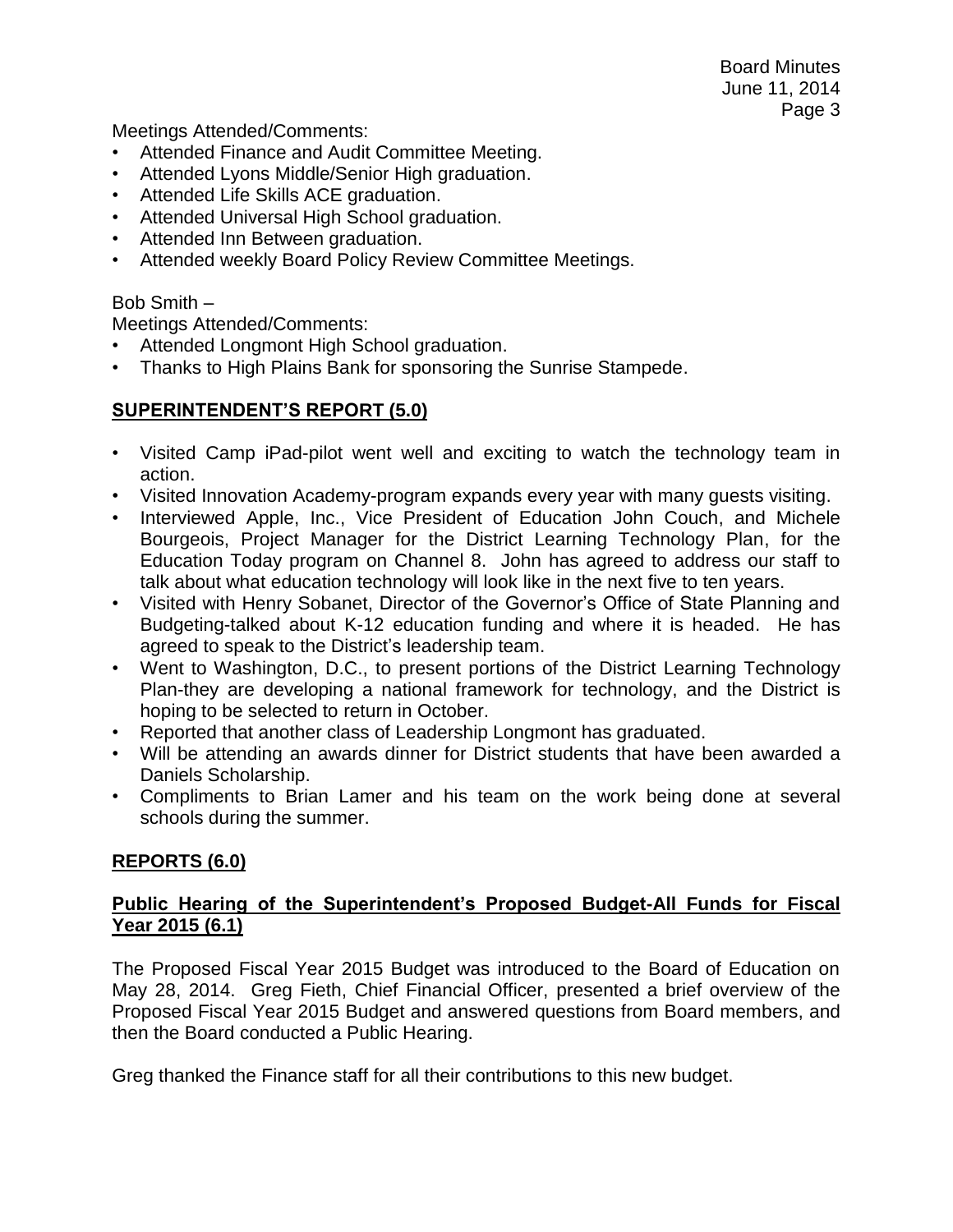Greg Fieth will check with DTS to see how many visits there were to the website about the budget. No one from the public came forward with questions about the budget at this June 11, 2014 Board Meeting.

# **Athletics/Fine Arts Report (6.2)**

Rob Berry introduced student athletes that were state champions in their sport this year and some of their coaches were also able to be present. The students told the Board of their accomplishments and introduced their family members who were present. Several of the Niwot High School Girls Track & Field state championship team and their coach attended the meeting and were introduced to the Board.

Board President John Creighton thanked the parents and coaches and all the students who have represented the District. Dr. Don Haddad congratulated all the student athletes on their accomplishments, and congratulated Rob Berry on his leadership.

Rob provided an extensive report of the accomplishments of the Spring Athletics and Fine Arts events and competitions.

# **CONSENT ITEMS (7.0)**

Bob Smith moved to approve Consent Agenda Items 7.1 through 7.11. John Ahrens seconded.

- 1. Approval: Staff Terminations/Leaves
- 2. Approval: Staff Appointments
- 3. Approval: Approval of Minutes for the May 14, 2014 Regular Meeting; and the May 28, 2014 Regular Televised Study Session
- 4. Approval: Second Reading, Adoption, Board Policy/Regulation/Exhibit EBCB Safety Drills and Exercises; EBCB-R – Safety Drills; EBCB-E – Record of Fire Evacuation Drill
- 5. Approval: First Reading, Adoption, Board Exhibits EHC-E-1-- Responsible Use Guidelines for Technology, Access and Digital Communications (Staff); and EHC-E-3 – Responsible Use Guidelines for Technology, Access and Digital Communications (Non-Staff)
- 6. Approval: Second Reading, Adoption, Board Policy JLCE First Aid and Emergency Medical Care
- 7. Approval: Approval of Right-of-Way Contract-Erie High School
- 8. Approval: Approval of Contract Award-Niwot High Auditorium Project
- 9. Approval: Approval of 2014-2015 Fuel Purchases
- 10. Approval: Approval of Purchase of School Buses
- 11. Approval: Approval of Ditch Relocation Agreement Between Newmark Merrill/ Ditch Companies/SVVSD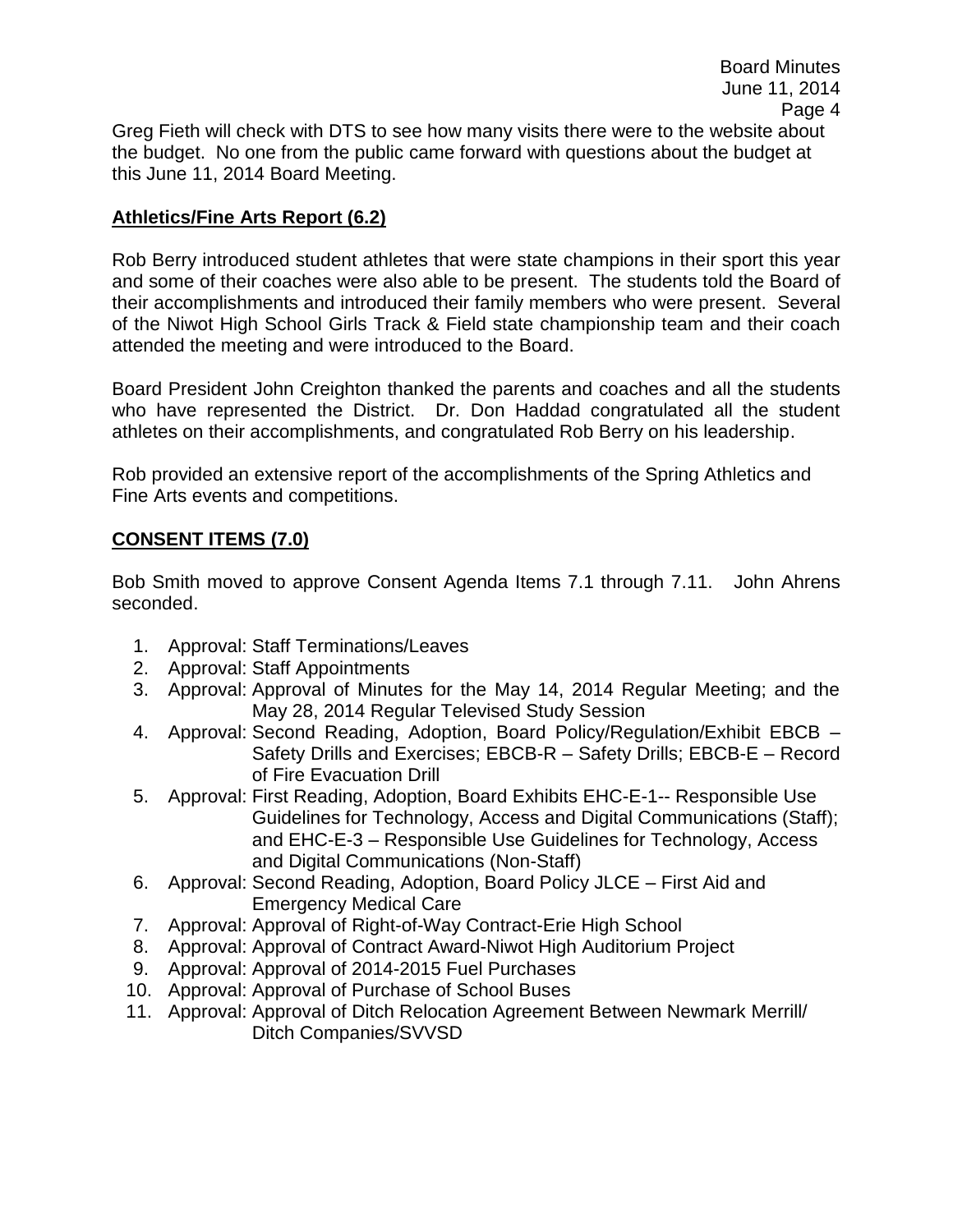Board Minutes June 11, 2014 Page 5 The motion carried by unanimous roll call vote: [John Ahrens, yes; John Creighton, yes; Debbie Lammers, absent; Paula Peairs, yes; Mike Schiers, yes; Joie Siegrist, yes; Bob Smith, yes].

# **ACTION ITEMS (8.0)**

# **Approval of New Members to the Accountability/Accreditation Committee (8.1)**

Joie Siegrist moved that the Board of Education approve the names of two new members and the resignations of three members of the District Accountability/ Accreditation Committee as per Policy BDF, Advisory Committees. Bob Smith seconded.

Tori Teague introduced Chairperson Laurie Rayhill who then introduced the new Committee members. Melanie Patterson is a parent and community member in Longmont. Laura Anna is a parent, community member, and teacher in Mead. Members resigning are Heather August (11 years of service), Ammon Stotts (4 ½ years of service), and Andrew Reed. The Committee is in the process of adding a charter school member.

The current membership includes Janis Hughes, School Administrator; Joan Martin, Community Member; Laurie Rayhill, Parent; Josie Vigil, Parent; Mark Spencer, School Administrator; and Tori Teague, District Liaison to the Committee (non-voting).

The motion carried by unanimous roll call vote: [John Ahrens, yes; John Creighton, yes; Debbie Lammers, absent; Paula Peairs, yes; Mike Schiers, yes; Joie Siegrist, yes; Bob Smith, yes].

## **Approval of Appointment of Assistant Superintendent of Operations (8.2)**

Bob Smith moved that the Board of Education approve the appointment of Mr. Brian Lamer as Assistant Superintendent of Operations, effective June 1, 2014. Mike Schiers seconded.

Ella Padilla reported that Mr. Lamer received his Bachelor of Science in Industrial Construction Management from Colorado State University. He then went on to receive his Project Management Professional Certification.

For the last six years, he has been the Director of Construction for St. Vrain. Prior to that, he was the Project Manager for Adams 12 School District for 11 years. From 1983 to 1997, he held several Manager and Superintendent of Construction positions. Mr. Lamer's projects included theaters, restaurants, water treatment facilities, and housing subdivisions.

Mr. Lamer was thankful for the opportunity to lead the Operations Department.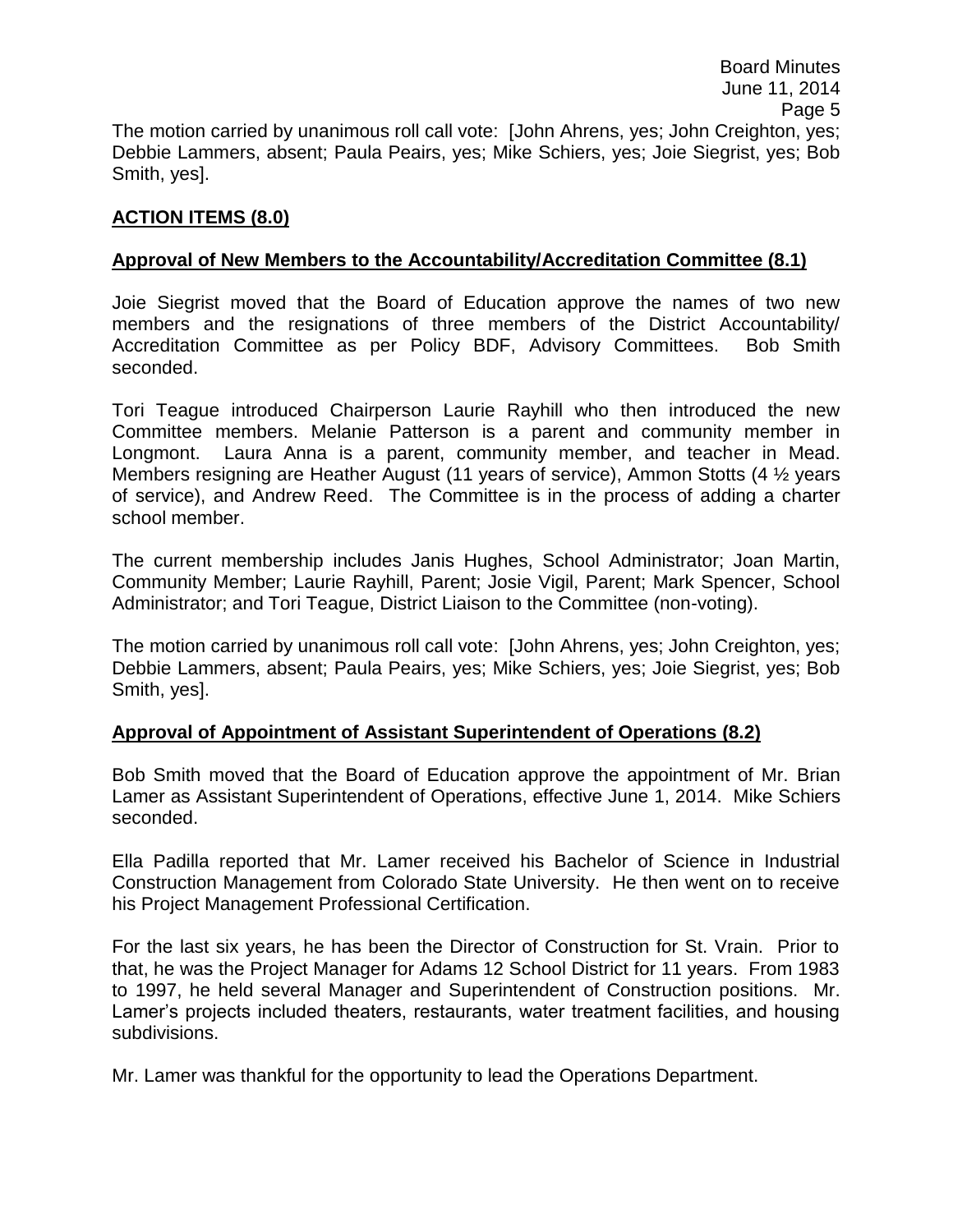## **Approval of Appointment of Assistant Principal for Black Rock Elementary School (8.3)**

John Ahrens moved that the Board of Education approve the appointment of Mrs. Traci Haley for Assistant Principal of Black Rock Elementary School, effective July 1, 2014. Paula Peairs seconded.

Ella Padilla reported that Mrs. Haley received her Bachelor of Arts in Elementary Education from University of Northern Colorado, her Master of Arts in Curriculum and Instruction from the University of Colorado, and her Educational Leadership Endorsement from the Western Governor's University.

Mrs. Haley was a first and second grade teacher at Eagle Crest Elementary for three years. She went on to become an Induction Coach in the St. Vrain Valley School District for two years where she coached and trained new teachers. Her most recent position has been the Professional Learning Leader in St. Vrain Valley School District. In this position, she mentored new professional learning coaches and developed professional development for schools.

Mrs. Haley was unable to attend the Board meeting.

Smith, yes].

The motion carried by unanimous roll call vote: [John Ahrens, yes; John Creighton, yes; Debbie Lammers, absent; Paula Peairs, yes; Mike Schiers, yes; Joie Siegrist, yes; Bob Smith, yes].

# **Approval of Appointment of Executive Director of Area 1 Human Resources (8.4)**

Bob Smith moved that the Board of Education approve the appointment of Ms. Dina Perfetti-Deany as Executive Director of Area 1 Human Resources, effective July 1, 2014. Joie Siegrist seconded.

Ella Padilla introduced Ms. Perfetti-Deany and reported that she received her Bachelor's in Education from Illinois State University and her Master's in Special Education from the University of Northern Colorado. She also received her Education Specialist Degree from University of Northern Colorado in Educational Leadership.

Ms. Perfetti-Deany taught Special Education for nine years before becoming an Elementary Principal. She was an Elementary Principal in Thompson School District for two years and then became the Principal at Loma Linda Elementary for two years in St. Vrain. For the past three years, she has been the Human Resources Director for Area 1 in St. Vrain.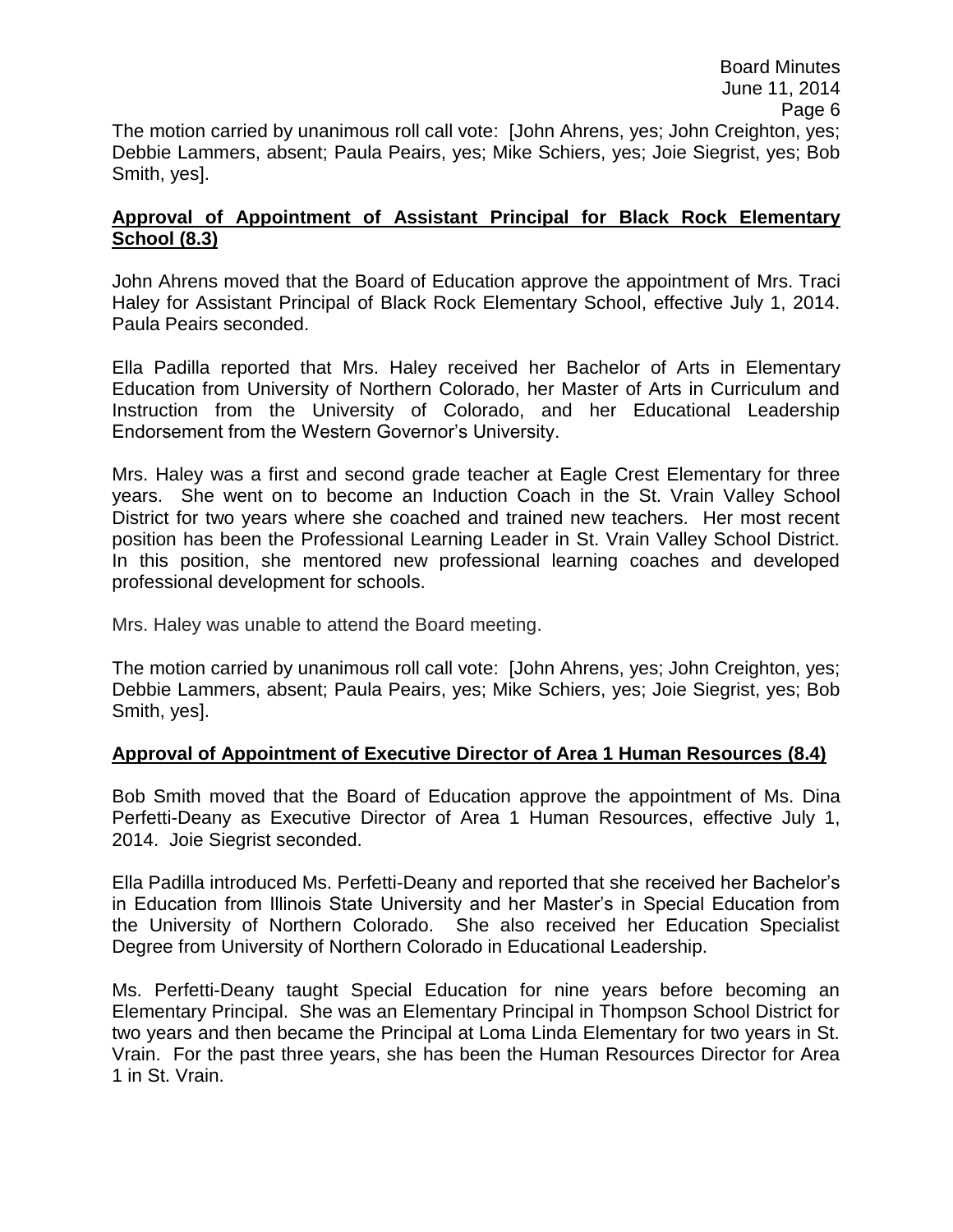Ms. Perfetti-Deany is starting her  $25<sup>th</sup>$  year in education and is so proud to be part of public education and thanked the Board for their support and Dr. Haddad for the opportunity to serve SVVSD in this capacity. Dr. Haddad thanked her for the tremendous job she has done throughout her career in St. Vrain.

The motion carried by unanimous roll call vote: [John Ahrens, yes; John Creighton, yes; Debbie Lammers, absent; Paula Peairs, yes; Mike Schiers, yes; Joie Siegrist, yes; Bob Smith, yes].

#### **Approval of Appointment of Assistant Principal/Athletic Director for Niwot High School (8.5)**

Paula Peairs moved that the Board of Education approve the appointment of Mr. Chase McBride as Assistant Principal/Athletic Director, effective July 1, 2014. John Ahrens seconded.

Ella Padilla reported that Mr. McBride received his Bachelor's Degree in Secondary Teaching with a Major in Social Studies from the University of Colorado at Colorado Springs. He received his Master's Degree from American College of Education with a degree in Educational Leadership.

While attending the University of Colorado, Chase was a very successful football player. He was awarded Player of the Week in 2007 and was All-Conference for two years in the Big 12 Conference. He was drafted by the Minnesota Vikings and he then was drafted by the San Francisco 49ers. Mr. McBride coached football at Boise State University. After that, he began his teaching career in Ft. Lupton where he taught Social Studies and coached multiple sports for three years.

For the past two years, he has been the Assistant Principal/Athletic Director at Berthoud High School where he worked closely with his coaches, teachers, and parent community to significantly increase enrollment in the athletic programs at Berthoud High School.

Mr. McBride was unable to attend the Board meeting.

The motion carried by unanimous roll call vote: [John Ahrens, yes; John Creighton, yes; Debbie Lammers, absent; Paula Peairs, yes; Mike Schiers, yes; Joie Siegrist, yes; Bob Smith, yes].

# **Approval of Appointment of Assistant Superintendent of Human Resources (8.6)**

Joie Siegrist moved that the Board of Education approve the appointment of Ms. Ella Padilla as Assistant Superintendent of Human Resources, effective July 1, 2014. Bob Smith seconded.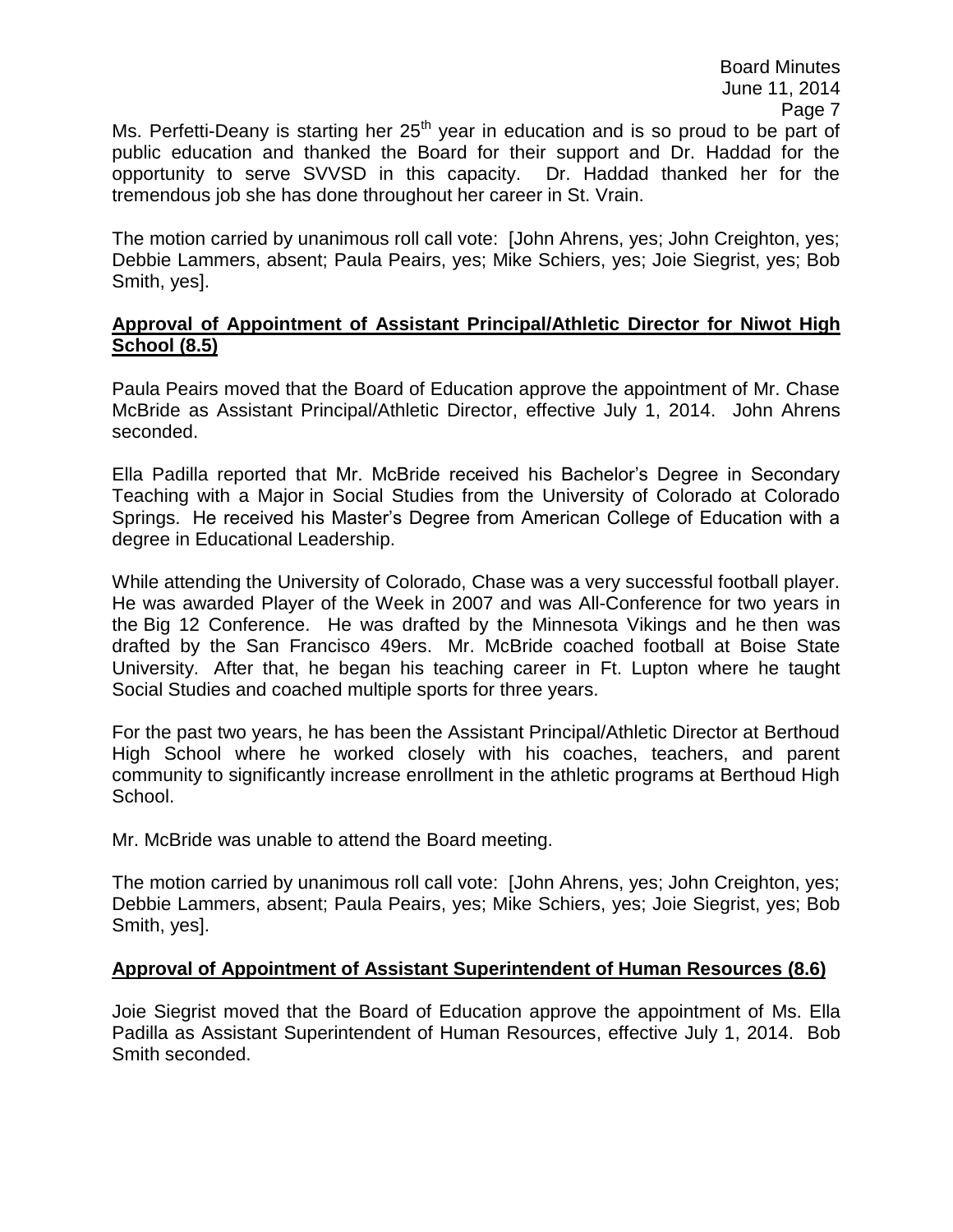David Burnison reported that Ms. Padilla received her Bachelor's in Business and Education from Colorado State University; her Master's in Counseling from the University of Phoenix, and her Educational Leadership Certification from the University of Phoenix.

She was a Business and Math Teacher at the high school level for four years. While teaching, she enjoyed coaching volleyball and track where she is proud to have had both girls and boys track state champions. She was also the proud sponsor of Future Business Leaders of America where the school placed fourth in the nation. Ms. Padilla received the Teacher of the Year award by the student body in Rocky Ford, Colorado. The award was voted on by the student body and staff.

After teaching, Ms. Padilla became a School Counselor at the high school and middle level for four years in Boulder and Brighton School Districts. She also served as the Secretary for the state organization of Colorado School Counselors Association.

As an administrator, Ms. Padilla served as Assistant Principal and Athletic Director at the high school level for six years. She served at Heritage, Niwot High School, and Erie Middle/Senior.

Ms. Padilla was also the Director of an Alternative High School in Mapleton School District for one year. Her most recent positions in St. Vrain include Principal of Erie Middle School for five years, Director of Human Resources for two years, and Executive Director of Human Resources for three years.

Ms. Padilla was so honored to have the opportunity to help the students in a much broader capacity. She appreciates the support from the Board and the Superintendent. The Superintendent and the Board thanked her for her leadership and look forward to working with Ms. Padilla.

The motion carried by unanimous roll call vote: [John Ahrens, yes; John Creighton, yes; Debbie Lammers, absent; Paula Peairs, yes; Mike Schiers, yes; Joie Siegrist, yes; Bob Smith, yes].

## **Approval of Oil & Gas Lease (8.7)**

Bob Smith moved that the Board of Education approve the lease agreement between Extraction Oil & Gas and the school district to acquire the right, title and interest in oil and gas resources from the Meadow Vale school site and to further authorize Brian Lamer, Assistant Superintendent of Operations to sign the lease documents. John Ahrens seconded.

Extraction Oil & Gas approached the District to lease mineral rights, specifically oil and gas resources, associated with the Meadow Vale school site on Weld County Road 5 ½ north of Highway 119 in the Meadow Vale Subdivision.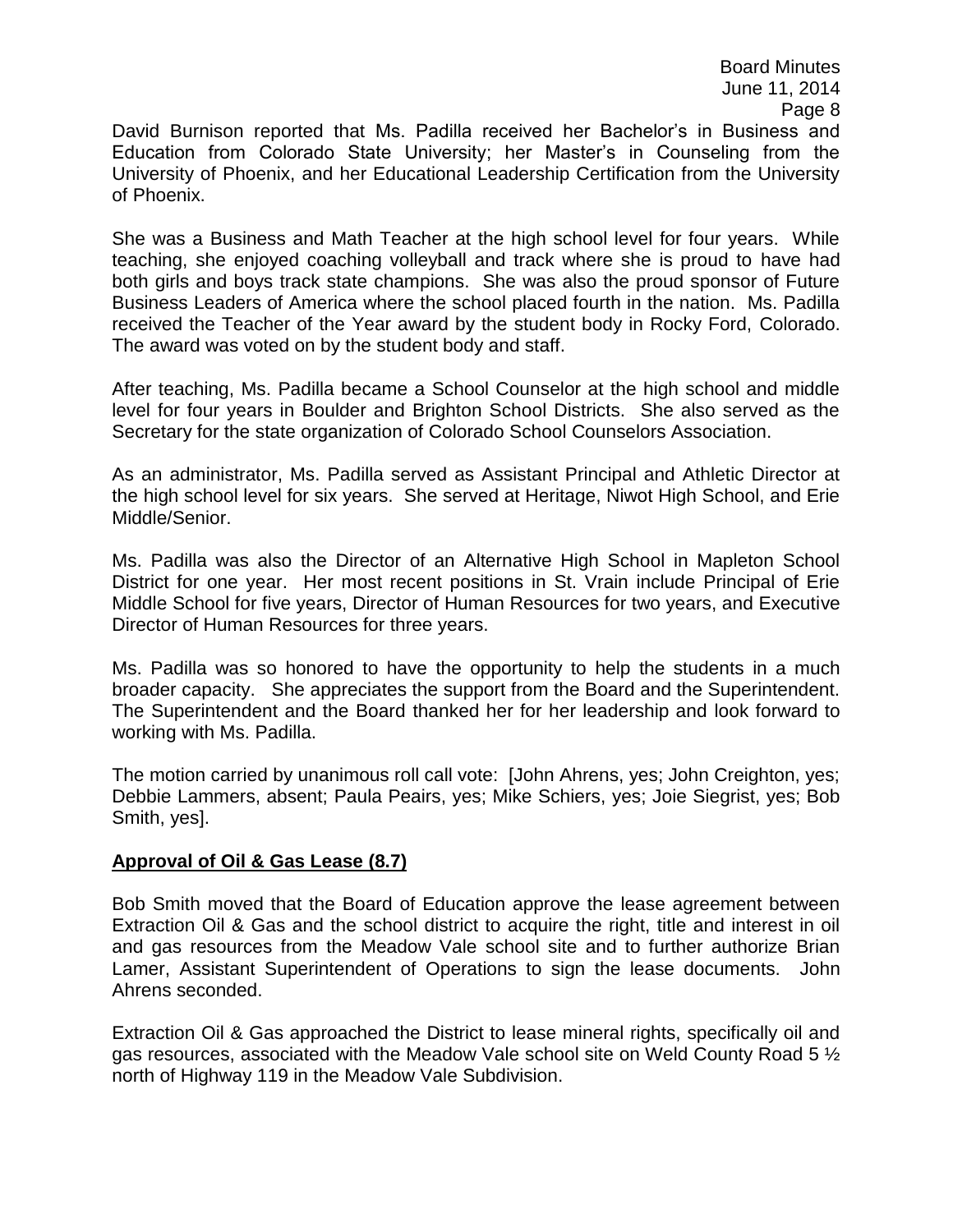Board Minutes June 11, 2014 Page 9

The proposal includes paying the District a bonus of \$1,600 per acre (\$16,000 for the 10-acre site) for a three-year term to drill a well to extract oil and gas from the Meadow Vale school site parcel, with the possibility of an additional two-year extension for drilling (by paying a second bonus equal to 100% of the original bonus). According to the lease agreement, the share of the production of the well that would be paid to the District is identified as 18% of the net proceeds of the gas and oil products produced at the wellhead. The royalty is paid based on several factors: the size of the acreage of the Drilling and Spacing Unit (DSU); the percentage of land owned by the District within the DSU (10 acres); the productivity of the well(s) in the DSU in terms of barrels of oil/gas; and the cost per barrel. This will determine the amount of royalty payments to the District. Several of these variables are unknown at this time but, if the productivity is similar to other wells and the cost per barrel of oil remains constant or increases, this could be considerable additional funding for the District. Much of this value would occur within the first 5-6 years of production but could extend out 25 years as the well continues to produce.

The payment offered to the District is at the same rate that will be paid to Meadow Vale Farms and Meadow Vale Cove residents and the subdivisions' homeowner associations.

As part of the lease, Extraction Oil & Gas has agreed to no drilling, development or production operations on the property or within 1,000 feet of the perimeter of the school site. The District's legal consultants have reviewed and approved the lease documents.

The motion carried by unanimous roll call vote: [John Ahrens, yes; John Creighton, yes; Debbie Lammers, absent; Paula Peairs, yes; Mike Schiers, yes; Joie Siegrist, yes; Bob Smith, yes].

## **Approval of Purchase of Trade-In of Cisco Network VoIP Products (8.8)**

John Ahrens moved that the Board of Education approve the purchase and trade-in of Cisco products for a net bid amount of \$885,512.23 from ISC, Inc. Joie Siegrist seconded.

Due to the aging and soon to be non-supported District phone system, District Technology Services (DTS) is replacing phones with Cisco Voice over Internet Protocol (VoIP). This is the final purchase as part of a multi-year program to replace all analog phones in the District. Funding is available in the 2008 Bond budget.

The motion carried by unanimous roll call vote: [John Ahrens, yes; John Creighton, yes; Debbie Lammers, absent; Paula Peairs, yes; Mike Schiers, yes; Joie Siegrist, yes; Bob Smith, yes].

## **Approval of Purchase of Microsoft Software Licenses (8.9)**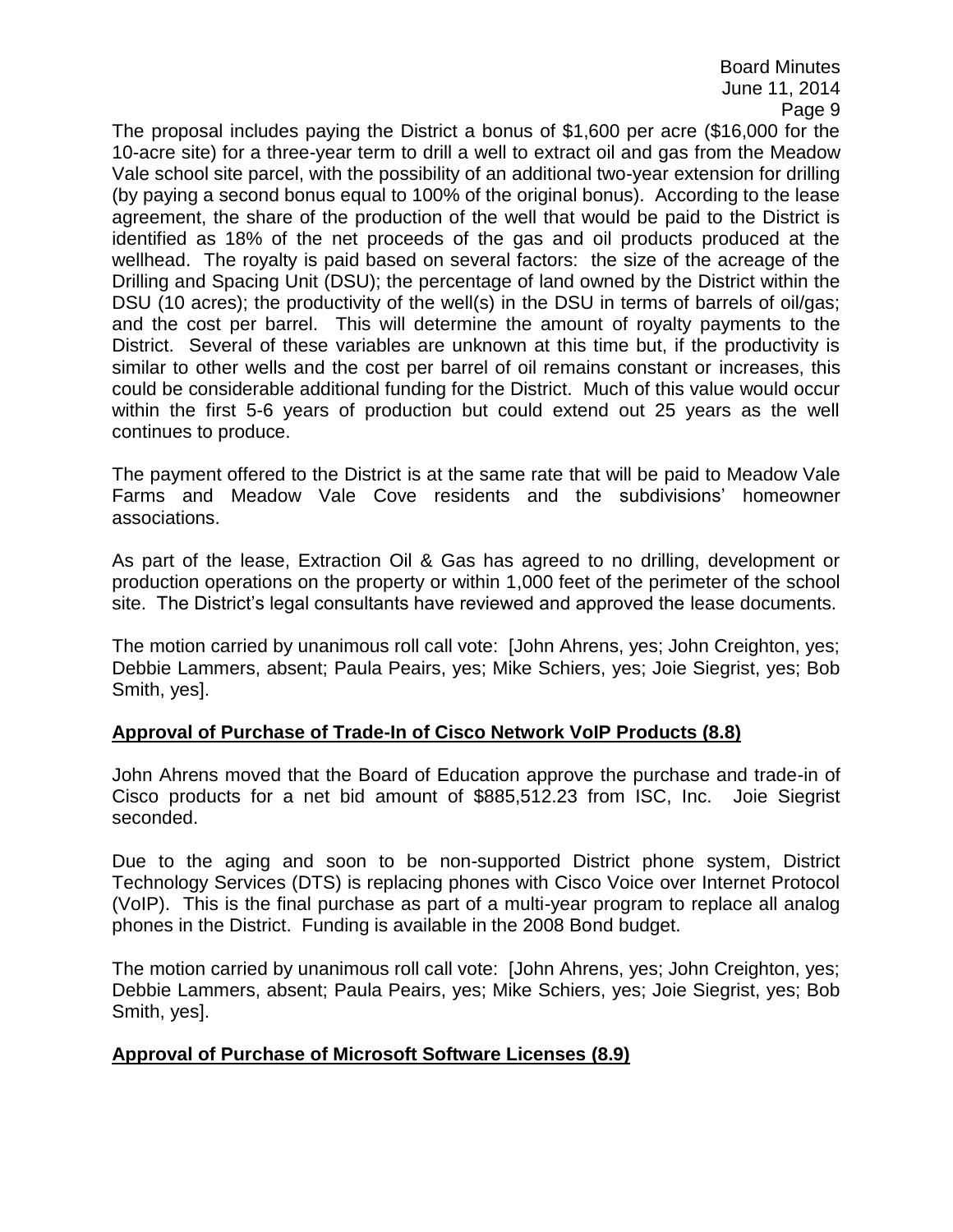Joie Siegrist moved that the Board of Education approve the purchase of Microsoft Software Licenses totalling \$102,447.13 from En Pointe Technologies Sales, Inc. Bob Smith seconded.

The original District purchase of Microsoft Office was made in October 2005. This purchase provided a standardized office productivity software suite for both students and staff. This is the first time that the cost has exceeded \$100K for the District site license.

The motion carried by unanimous roll call vote: [John Ahrens, yes; John Creighton, yes; Debbie Lammers, absent; Paula Peairs, yes; Mike Schiers, yes; Joie Siegrist, yes; Bob Smith, yes].

#### **Approval to Accept No Child Left Behind Consolidated Federal Grant Funds for 2014-2015 School Year (8.10)**

John Ahrens moved that the Board of Education authorize administration to apply for, and accept, if approved, a total not to exceed \$4,000,000 in No Child Left Behind (NCLB) Consolidated Federal Grant Funds for the 2014-15 school year. Mike Schiers seconded.

The Colorado Department of Education (CDE) has notified the District that it is eligible for funding for the 2014-2015 school year. We have completed the Acceptance or Relinquishment of NCLB Program Funds and Assurances form, and it was submitted to CDE. The programs involved and their respective funding amounts for 2013-2014 and the preliminary allocations for 2014-2015 are as follows:

|                             | 2013-2014<br><b>Final Allocation</b> | 2014-2015<br><b>Preliminary Allocation</b> |
|-----------------------------|--------------------------------------|--------------------------------------------|
| Title I-A (Basic)           | \$2,550,914                          | \$3,026,280                                |
| Title IIA (Teacher Quality) | \$459,805                            | \$462,964                                  |
| Title III (Part A ELL)      | \$253,291                            | \$257,220                                  |
| Total                       | \$3,264,010                          | \$3,746,464                                |

Acceptance of these funds does not obligate the District to funds or personnel beyond the terms of the agreement.

The motion carried by unanimous roll call vote: [John Ahrens, yes; John Creighton, yes; Debbie Lammers, absent; Paula Peairs, yes; Mike Schiers, yes; Joie Siegrist, yes; Bob Smith, yes].

## **Approval of Request to Grant Exception to Conflict of Interest Board Policy (8.11)**

Bob Smith moved that the Board of Education approve an exception to the current Conflict of Interest Policy GBEA-1. This exception would enable Jose Jimenez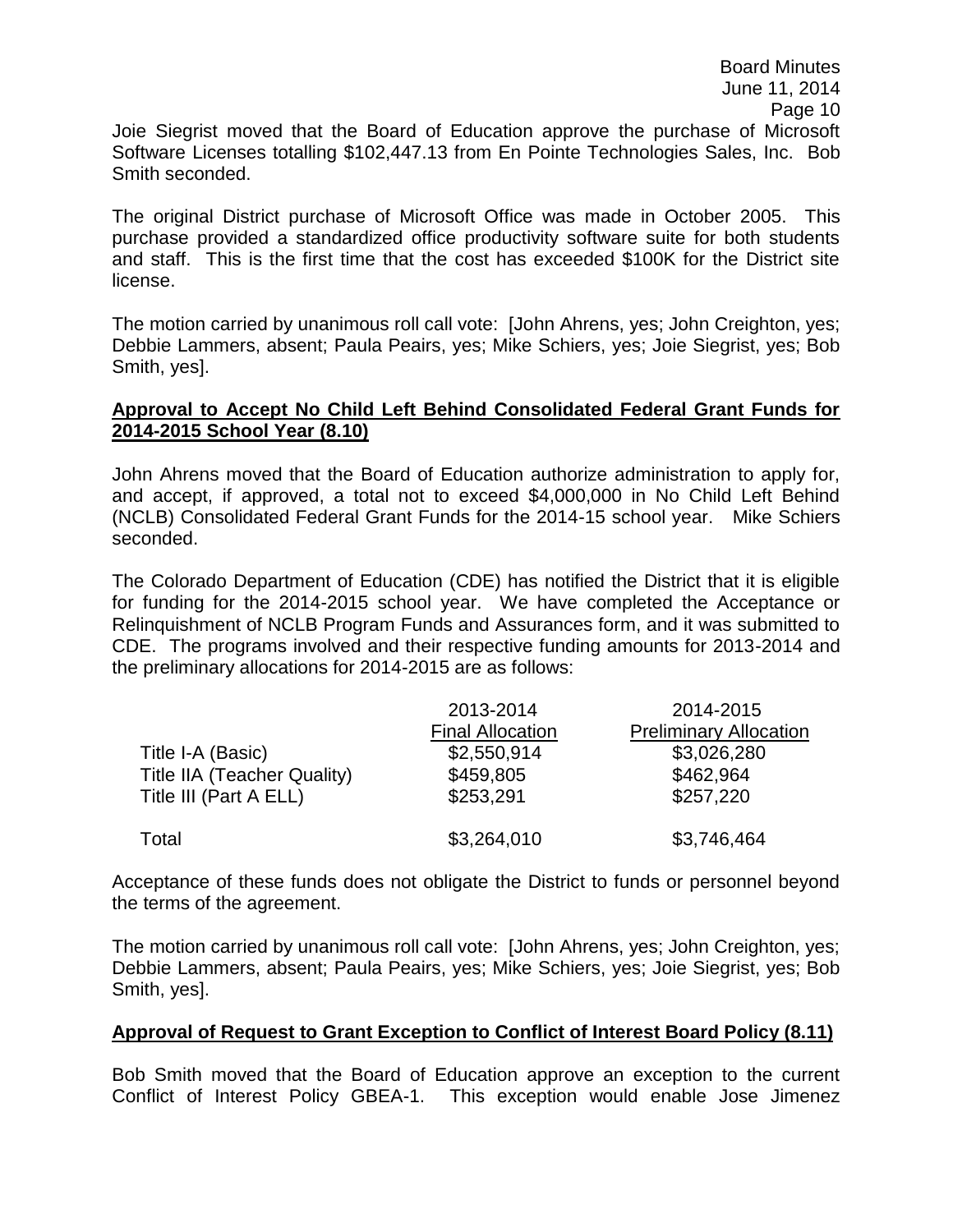Hernandez to continue to work with the Community School Program in the St. Vrain Valley School District. Mike Schiers seconded.

Board Policy GBEA-1, Staff Conflict of Interest, states, "No school district employee or firm owned by a school district employee shall be allowed to sell to the district or to school districts served by the school district, goods or services of any kind without express prior written consent of the Board of Education."

Jose Jimenez Hernandez has been a vendor for the Community School Program, providing fitness classes for both children and adults, and also providing disc jockey services for dance parties. Community Schools has hired Jose to work as a Group Leader in their program as of May 15, 2014, and they would like to have him continue providing his disc jockey services to all Community School programs.

The motion carried by unanimous roll call vote: [John Ahrens, yes; John Creighton, yes; Debbie Lammers, absent; Paula Peairs, yes; Mike Schiers, yes; Joie Siegrist, yes; Bob Smith, yes].

# **Adoption of Second Amended Superintendent Budget for Fiscal Year 2014 (8.12)**

John Ahrens moved that the Board of Education adopt the Second Amended Superintendent's Budget for the 2014 Fiscal Year, by the Appropriation Resolution presented. Joie Siegrist seconded.

As the 2013-2014 fiscal year draws to a close, financial services staff prepare an overall estimation of year-end results in an attempt to ensure that the District is in compliance with statute regarding budgets, appropriations and use of beginning fund balances for the current year.

Colorado Revised Statute 22-44-110(5) allows the Board of Education to adopt a supplemental budget subsequent to January 31 to appropriate money received for a specific purpose. Additional revenues were received by the District and are being appropriated for each fund for the fiscal year beginning July 1, 2013 and extending through June 30, 2014.

The motion carried by unanimous roll call vote: [John Ahrens, yes; John Creighton, yes; Debbie Lammers, absent; Paula Peairs, yes; Mike Schiers, yes; Joie Siegrist, yes; Bob Smith, yes].

## **Adoption of Superintendent's Proposed Budget-All Funds for Fiscal Year 2015 (8.13)**

Mike Schiers moved that the Board of Education adopt the Superintendent's Budget--All Funds, for Fiscal Year 2015, by the Appropriation Resolution presented. John Ahrens seconded.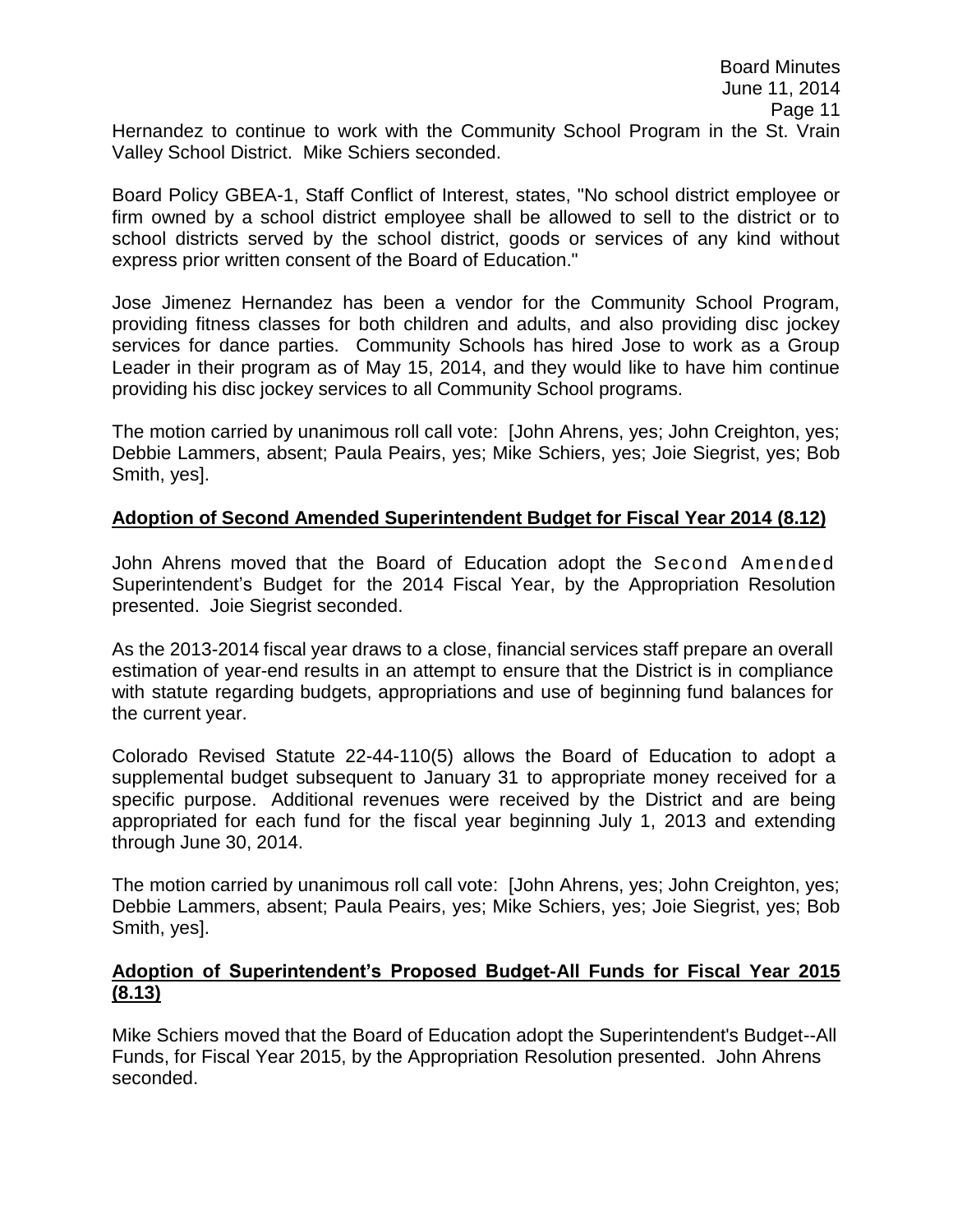The Proposed Fiscal Year 2014 Budget was introduced to the Board of Education on May 28, 2014. Greg Fieth, Chief Financial Officer, presented a brief overview of the Proposed Fiscal Year 2015 Budget and answered questions from Board members. The Board conducted a Public Hearing on June 11, 2014. This timing complies with all the rules and regulations of the State of Colorado.

The Board thanked the Finance team for all of their work on the budgets.

The motion carried by unanimous roll call vote: [John Ahrens, yes; John Creighton, yes; Debbie Lammers, absent; Paula Peairs, yes; Mike Schiers, yes; Joie Siegrist, yes; Bob Smith, yes].

## **Approval of Superintendent Contract (8.14)**

Joie Siegrist moved that the Board of Education approve the Superintendent's employment contract. Mike Schiers seconded.

The Board of Education recommends an increase in compensation for Dr. Don Haddad, based on his exceptional performance since taking the position of Superintendent. Dr. Haddad declined pay increases for four years due to economic conditions and cuts in education funding made by the State of Colorado. The compensation increase being recommended by the Board would only be Dr. Haddad's second increase in compensation since accepting the Superintendent position on July 1, 2009.

The Board noted that Dr. Haddad's performance has far exceeded their expectations and far surpasses that of his peers. The transformation of the District reflects his tremendous performance. Board President John Creighton commented that the value of Dr. Haddad's leadership has been greater than his compensation. Dr. Haddad thanked the Board for their support and feels honored to work with the administrative team in St. Vrain.

The motion carried by unanimous roll call vote: [John Ahrens, yes; John Creighton, yes; Debbie Lammers, absent; Paula Peairs, yes; Mike Schiers, yes; Joie Siegrist, yes; Bob Smith, yes].

## **Adoption of Resolution to Appropriate Funds for Superintendent Contract (8.15)**

Mike Schiers moved that the Board of Education adopt the Resolution to appropriate funds for the Superintendent Contract. Paula Peairs seconded.

Greg Fieth reported that this Resolution is needed for the Board to legally comply with Section 20 of Article X of the Colorado Constitution. It commits the source of funds to meet the financial obligations of the District in the event that the District terminates Dr. Haddad's contract pursuant to Section 6.4 of the Employment Agreement. Under TABOR, a multi-year financial obligation requires either voter approval or Boardapproved committed funds to meet the future obligation.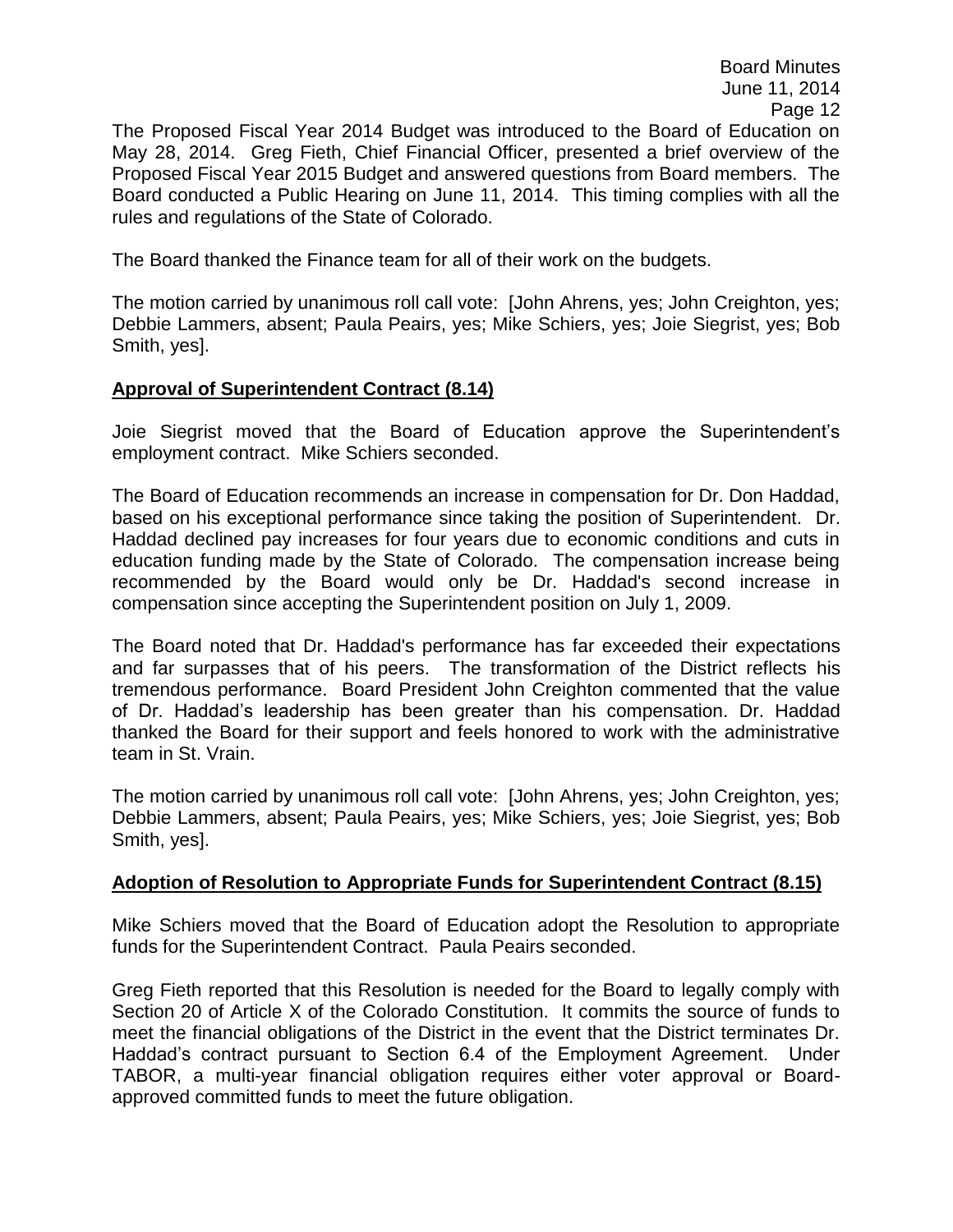Dr. Haddad's 2014-15 Employment Agreement allows the Board to buy out his remaining term of employment up to a maximum of two years' worth of salary and benefits. The amount of the committed funds would remain in the District's reserves, but would be moved from the unassigned column to the committed reserves classification. Once adopted, under TABOR, the commitment remains non-revocable until the obligation is eliminated. If the contract is not bought out, the committed reserves then automatically shift back into the unassigned reserves.

The motion carried by unanimous roll call vote: [John Ahrens, yes; John Creighton, yes; Debbie Lammers, absent; Paula Peairs, yes; Mike Schiers, yes; Joie Siegrist, yes; Bob Smith, yes].

## **Approval of myOn Reader Contract (8.16)**

Bob Smith moved that the Board of Education approve a two-year contract with Capstone Publishers to provide myOn Reader to all 25 elementary schools. Paula Peairs seconded.

myOn Reader is a program that supports students accessing books online at home and at school. myOn Reader provides families with infinite access to a growing collection of over 3,000 enhanced digital books that can be read anytime. We have had access through the program for the past two years and have appreciated and seen excellent results and positive feedback from schools and the community.

All schools will participate in a plan to encourage at-home reading and increased student access to quality books. Our goal with this program implementation is to increase learning time at home with the infusion of reading for all students daily. The cost for all 25 elementary schools for a two-year contract would be \$351,500. Capstone Publisher is the home company and has provided a \$62,000 grant to SVVSD making our contract cost for the next two years \$289,500. We are collecting individual student reading at-home data through the myOn data collection system, and will continue to evaluate the impact of increased reading opportunities at home for all students and reading performance overall.

Board members questioned whether they are expanding their selections of reading materials. Connie Syferd will get information supporting that.

The motion carried by unanimous roll call vote: [John Ahrens, yes; John Creighton, yes; Debbie Lammers, absent; Paula Peairs, yes; Mike Schiers, yes; Joie Siegrist, yes; Bob Smith, yes].

## **Adoption of Resolution to Non-Appropriate Funds for Elevator Contracts (8.17)**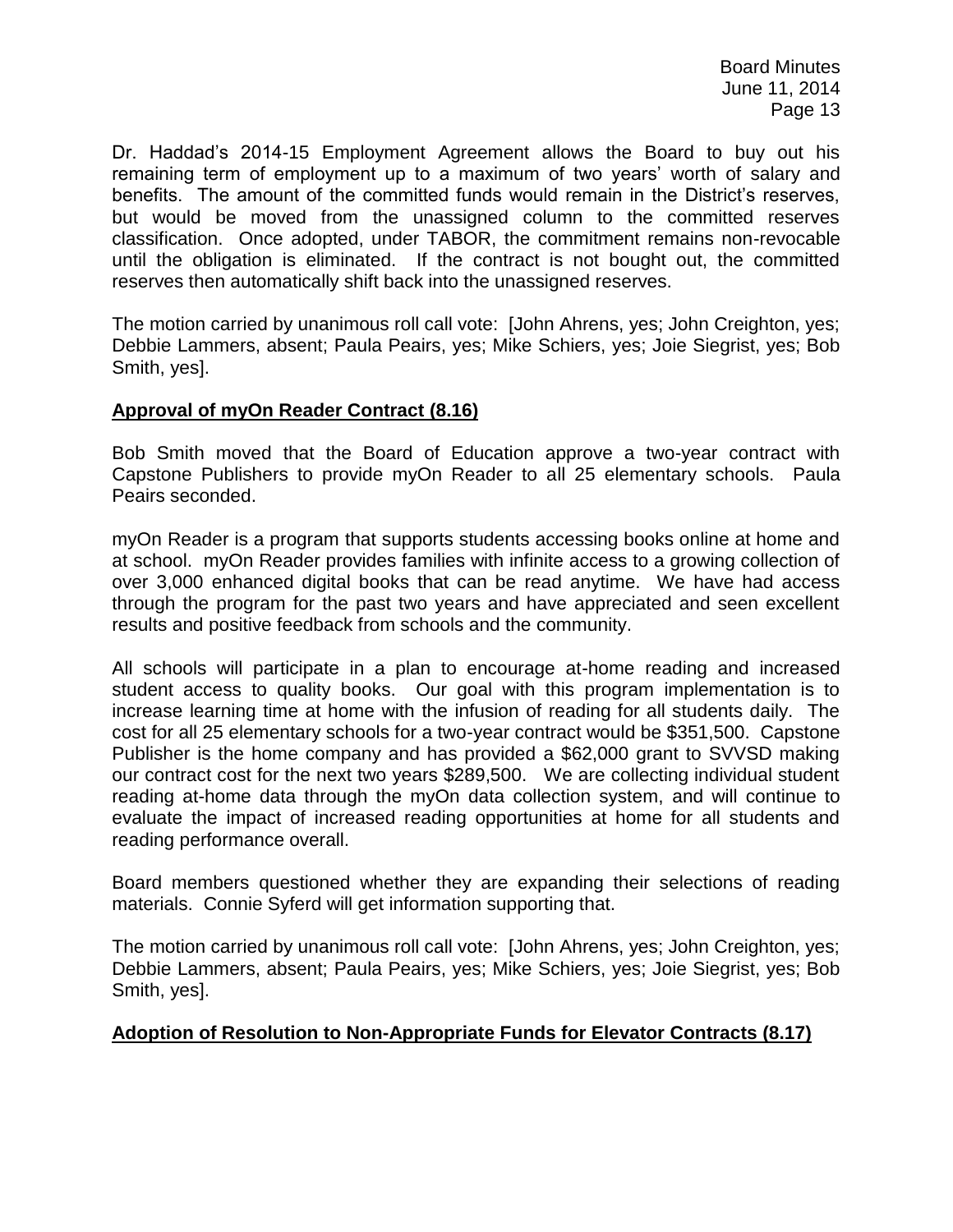Mike Schiers moved that the Board of Education adopt the attached Resolution to nonappropriate funds for multi-year contracts for elevator maintenance. Bob Smith seconded.

The District has discovered two five-year contracts that automatically renewed in 2011. Automatically renewing multi-year contracts is not legal under TABOR. The only way to terminate these contracts is by non-appropriating money in the next fiscal year's budget.

The motion carried by unanimous roll call vote: [John Ahrens, yes; John Creighton, yes; Debbie Lammers, absent; Paula Peairs, yes; Mike Schiers, yes; Joie Siegrist, yes; Bob Smith, yes].

#### **DISCUSSION ITEMS (9.0)**

#### **Executive Summary on Board Policy Manual Overhaul Project (9.1)**

Board member Paula Peairs gave a summary report on the progress of the Board Policy Manual Overhaul Project.

The Board Policy Review Committee meets every Monday (excluding holidays that fall on Mondays and the month of July) from 12:30 to 2:30 p.m. at the Educational Services Center, 395 South Pratt Parkway, in the Human Resources Conference Room. The public is welcome to attend those meetings, and encouraged to call or email the Board of Education Secretary before attending at 303-682-7292 or steege barb@svvsd.org to confirm that the meeting hasn't been rescheduled or cancelled.

## **Health Care Proposal (9.2)**

Terry Schueler reported that Longmont United Hospital (LUH) and Aetna Insurance have prepared a written proposal for the District's consideration. This proposal was discussed among the Board/Administration.

Board President John Creighton gave a brief introduction of the reason for this discussion about health care. He thanked the Benefits team for saving the District millions of dollars with their efforts. The most important piece of the proposal was how it would affect the staff. An analysis that was created by the District's benefit consultant Mercer & Company was handed out to the Board members. The downside of the proposal was the timing that it is being introduced with staff off for the summer. John Creighton has discussed this proposal with Trip Merklein, President of the St. Vrain Valley Education Association, and Trip's recommendation was to put the infrastructure together at the Board Retreat of June 18, 2014, and have a final vote on it at the August 27, 2014 Board Meeting.

Mitch Carson from LUH reported that this proposal would eventually include the District, LUH, the City of Longmont and also would have smaller businesses in Longmont